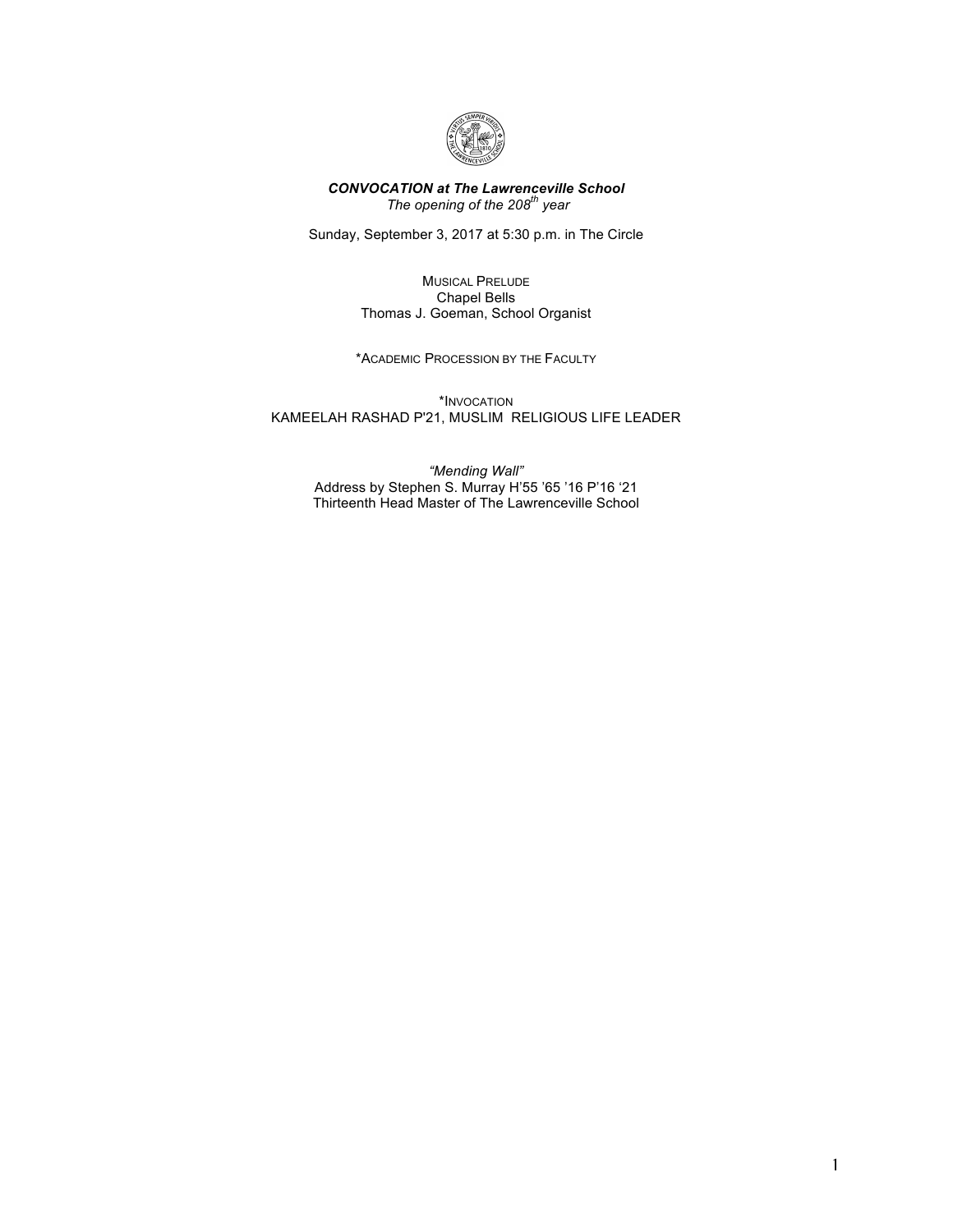## **"Mending Wall"**

Faculty colleagues, students, parents, alums, friends – welcome to the opening of the 208<sup>th</sup> year of the Lawrenceville School.

The world can be a dangerous place. Not everyone you meet is your friend. When my son Sam was 17, he was on a service project in Guatemala building homes in a remote, impoverished village. Walking back to his hotel late one evening alone, he was jumped from behind and badly beaten by a couple of guys who wanted his cell phone. They got it.

This of course could happen almost anywhere  $-$  at home or abroad  $-$  but not long after, I was corresponding with a security expert on international travel, and given the context of the incident, his comment was that Sam was lucky to be alive. Needless to say, a profoundly sobering thought. My son learned an important lesson that night about not being naïve, about not being overly trusting in certain circumstances.

Luckily, he learned an equally important lesson a few years later to help balance this. He was 20 and studying for the summer in Dakar, Senegal. He was living in a local neighborhood where a group of young men played soccer every evening on a deserted, dusty lot. It was a ragtag group of street kids – many of them did not own a pair of shoes, so when substituting from the sidelines, players entering had to borrow footwear from those leaving the field.

In spite of their lack of equipment, they played rather extraordinary soccer  $-$  the equivalent of the unbridled, improvisational artistry that one sees on inner-city, asphalt basketball courts in the US, or with pick-up hockey on frozen ponds in rural Canada – just pure love of the game, raw talent, and a bit of bravado thrown in.

Coming home from class, Sam would stop by and watch from the sidelines, hoping to join in. He was a white kid and a foreigner, and the local Senegalese couldn't imagine he could keep up. Finally one evening, they were short a player, and grudgingly, since Sam patiently showed up every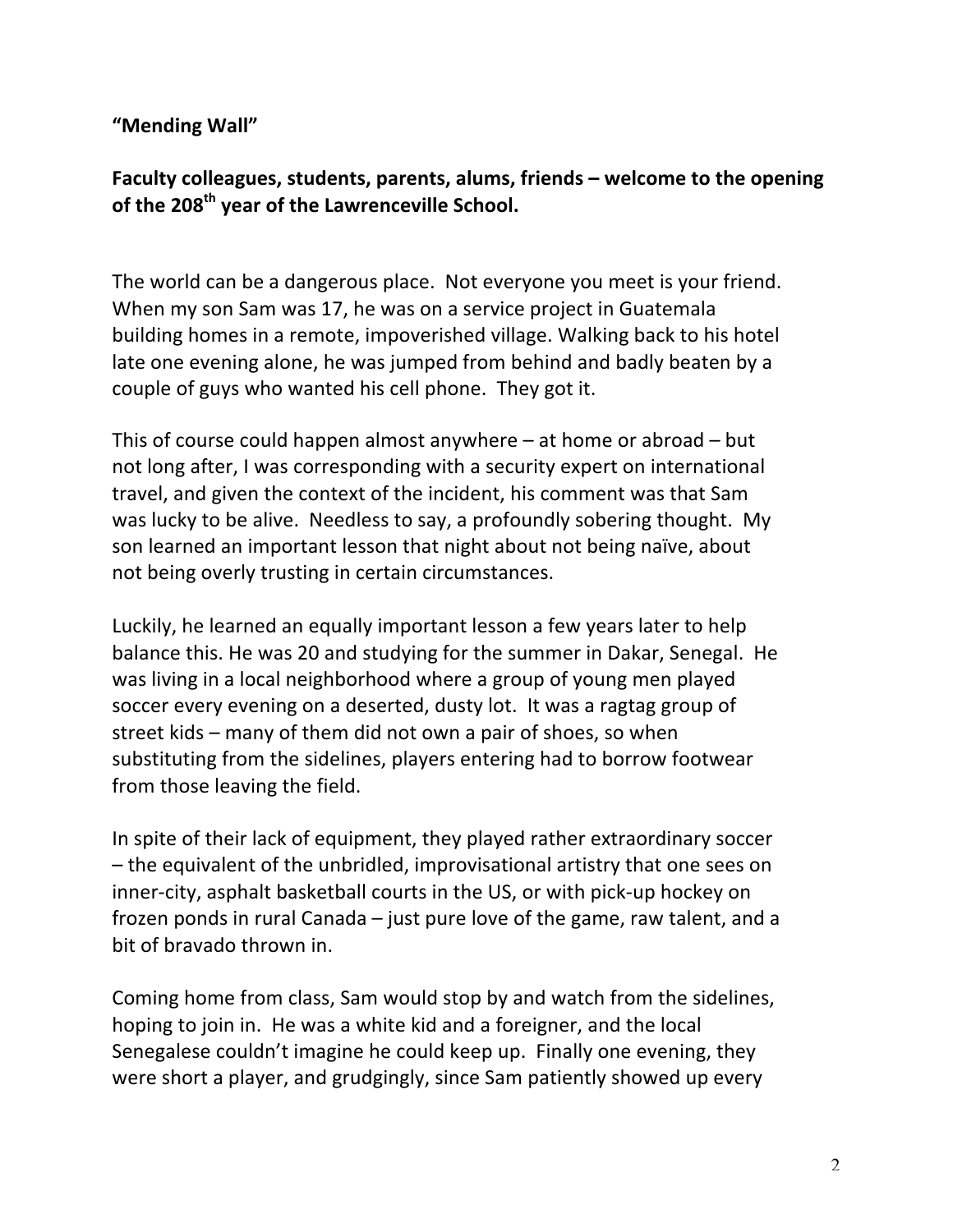day, they finally invited him to play. He scored two goals in the first five minutes, and from then on, he was in. He played every evening with them.

Because Sam was living there, my wife and I took a sudden interest that summer when Senegal was in the news. We saw images on CNN of tires burning in the streets as protesters clashed with police. We skyped with my son and asked if he thought he needed to get out of there. He responded, "Oh, there's nothing to worry about, those are not anti-western protests, those are anti-government, pro-democracy riots  $-$  the president just tried to pass a decree making his son automatically his heir apparent and the people aren't having it. Besides, since I have been playing soccer, all the families in my neighborhood know me, so I'll be fine."

We swallowed hard as parents, but it turns out, his instincts were right, and he returned home safely at the end of the summer.

I have been reflecting on my son's experience as I watch the resurgence in this country of a more nativist attitude, as I see us giving in to the urge to put up barriers, to keep the world at bay, to mistrust and to fear outsiders.

This nativist fear and mistrust recently came to a head, tragically, in Charlottesville, VA. While the flashpoint ostensibly was over whether or not to honor Confederate leaders in public spaces – that wasn't really the **issue** – that kind of a question can and should be handled by municipal leaders and historians in thoughtful debate. And in fact, that had already occurred in Charlottesville, and the democratically elected officials had made a reasoned decision  $-$  it was no doubt contentious  $-$  but they worked within the system to arrive at their decision.

**What was on display** in Charlottesville this past August was an angry mob that included white supremacist militias, the Ku Klux Klan, and neo-Nazis, many of them armed. What was on display was a deeply misguided and downright repugnant nostalgia:

- on the part of the KKK, for a racially segregated society,
- and for the Nazis -- a nostalgia for an ideology of anti-Semitism and racial superiority that was decisively defeated by allied forces, led by the United States in WWII.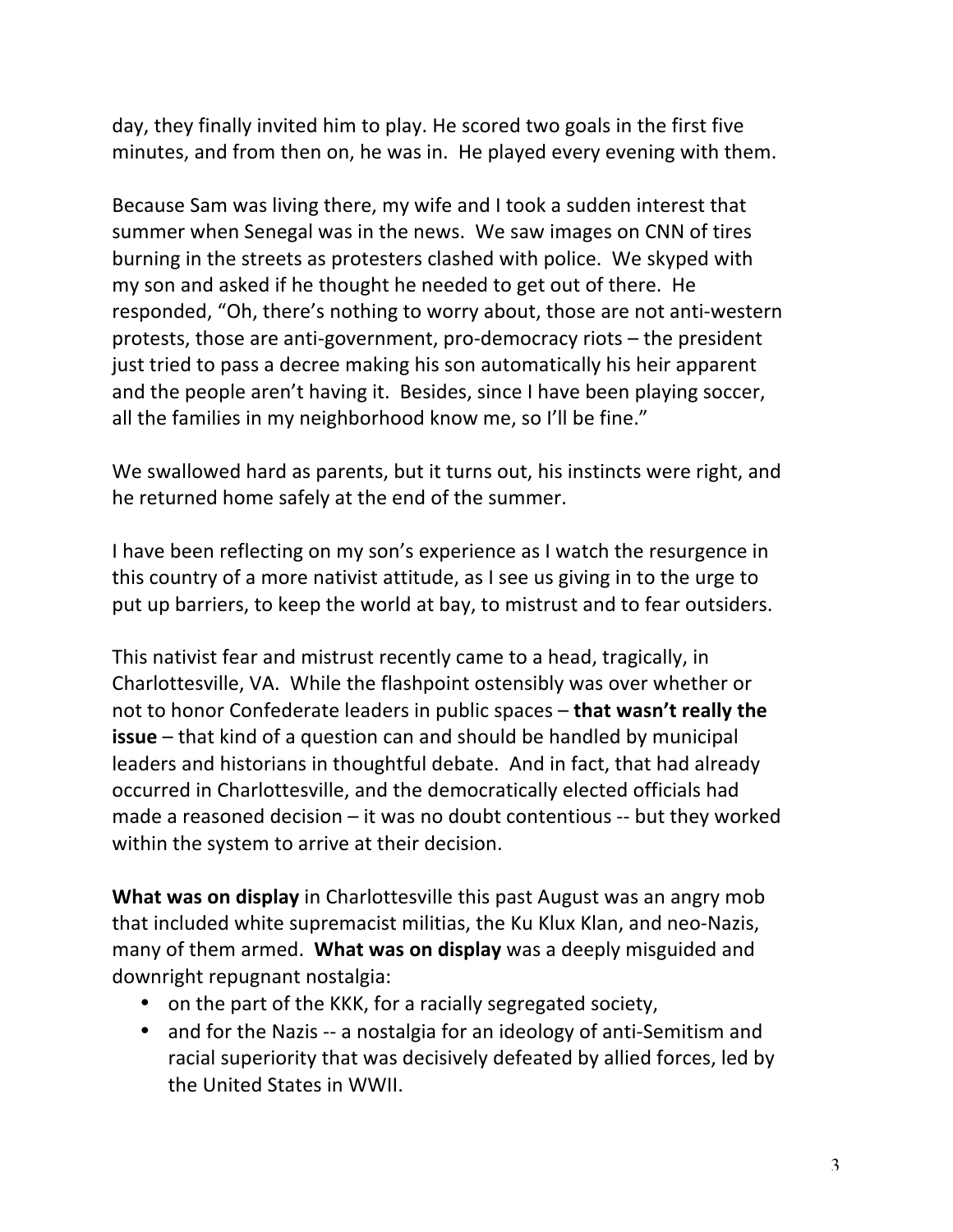Racial segregation, hierarchies that exclude, or worse, promote violence against religious groups, ethnic cleansing, are all forms of building walls to keep out the "other", of excluding a group to create the illusion of superiority, of erecting mental barriers based on hate and mistrust.

Before we decide that the outside world is such a hostile place, that foreigners are to be feared and walls are to be built, I'd suggest spending some time in the receiving area of terminal 4 at Kennedy Airport. Terminal 4 is for international departures and arrivals, and I was there not long ago picking up my middle son James who was just returning from a semester in Vietnam. The terminal teems with nervous energy as people from all over the world cross paths. I couldn't begin to identify the myriad languages, and I felt reminded of the extraordinary power and richness woven into the fabric of humanity in this country, the fabric of humanity that has long made this country great.

I frankly cannot fathom the talk about curtailing this energy, of allowing fear to drive a decision to limit the influx of drive and initiative; I cannot fathom this any more than I can fathom the hate, the intolerance, and the mental barriers on display in Charlottesville.

**Now, let's be honest.** It is easier to be open and generous when in a place of privilege. There is a legitimate and understandable sense of mistrust and betrayal felt among certain sectors of this country whose economic futures have experienced a long, slow erosion, whose livelihoods were ravaged during the recent recession, and who have never benefited from the inexorable evolution of the global economy. Their plight is real. If these circumstances have fueled some of the mistrust of globalism and wariness of the outside world, I am not entirely surprised  $-$  we are not always at our best when we feel vulnerable, and opportunistic voices can easily exploit and exacerbate our sense of vulnerability. But this is not primarily about economic uncertainty.

I am struck that this is far more than just a question of building a wall or not, or imposing new restrictions on well-established immigration guidelines. This is more than the short-term political gain of creating a scapegoat in the form of the outsider; more than just pandering to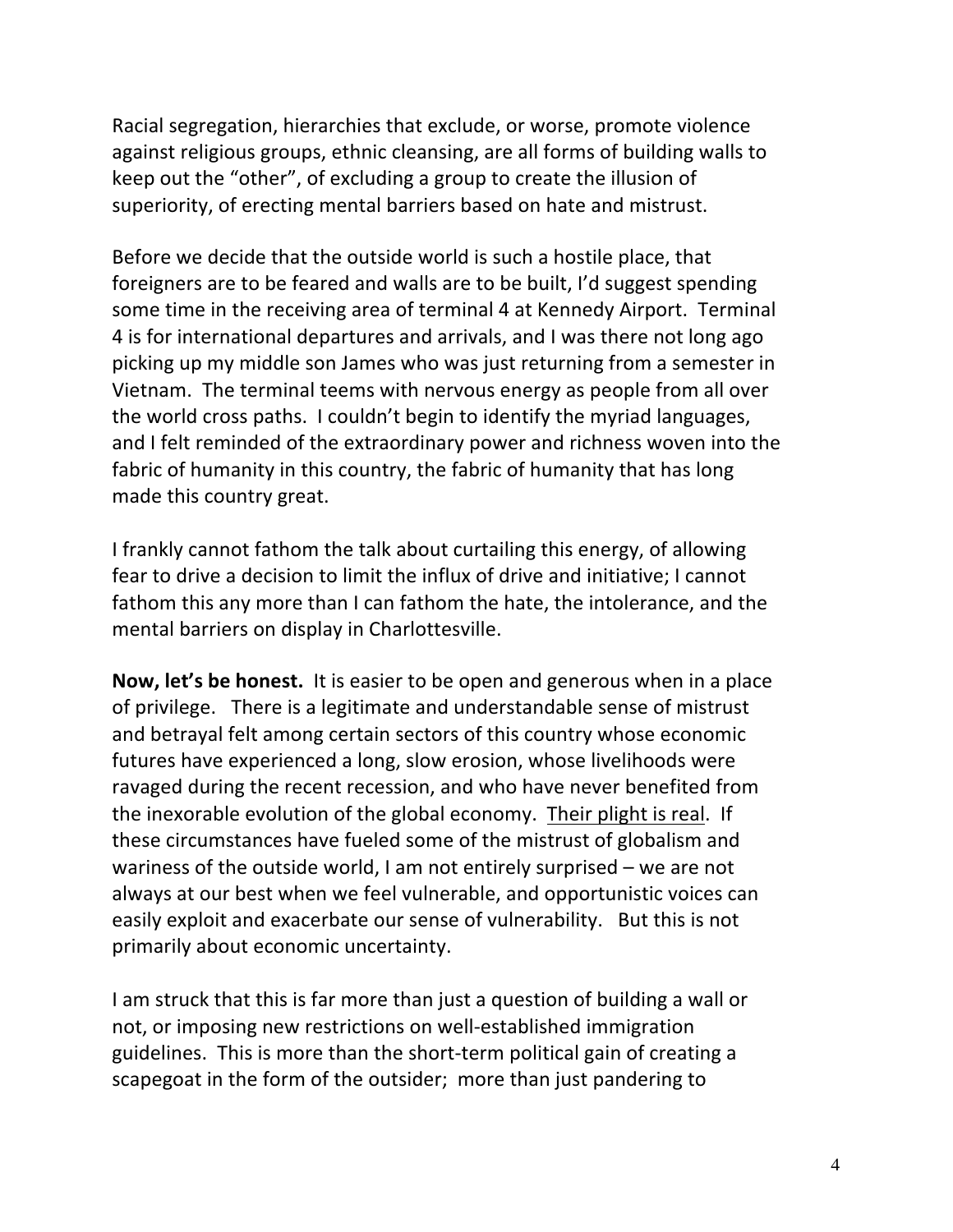Americans' baser instincts and fears (Americans, who have virtually all descended from one-time immigrants themselves).

While historians can debate the legacy of Civil War statuary, and while economists determine whether or not closing off our borders, canceling visas, and tearing up trade agreements confers any benefit at all on the American workforce, I see a much bigger question about national identity.

Do the words etched at the base of the Statue of Liberty – "**Give me your** *tired, your poor, your huddled masses yearning to breathe free"* – still ring true? Even if we all accept necessary and practical restraints on immigration and responsible legal channels for entry into this country  $-$  do these words still describe an ideal to which we aspire, do these words describe our country at its best  $-$  as a beacon of hope, fairness, and compassion? Or, have we changed as a country? Do we now want to hunker down behind protective barricades, limiting our profile in the world, muting our moral leadership, dimming the torch that once invited strangers to our door?

There is a school of thought that says that our most valuable import is human capital and that our most valuable export is our legal system: the constitutional balance of government power, an independent judiciary, and the basic notion of the rule of law. And all of that  $-$  both the import of people and the export of a fundamental value that we as a nation hold -- is predicated on a basic trust in humanity and a basic belief that this country has enormous potential to be a force for good in the world, if we choose to act on that potential.

It may seem like an unlikely place to look for clarity and perhaps a bit of wisdom, but as I look for answers, my mind goes to a remote corner of New England and to a quintessentially American poet.

In his poem "Mending Wall," first published in 1914, Robert Frost lightly, almost playfully, poses a question about the significance of a mundane pile of rocks. The poem unfolds with a New England farmer who gets together with a neighbor to rebuild the stone wall that runs along their property line. The winter frost heaves and the occasional careless hunter tend to knock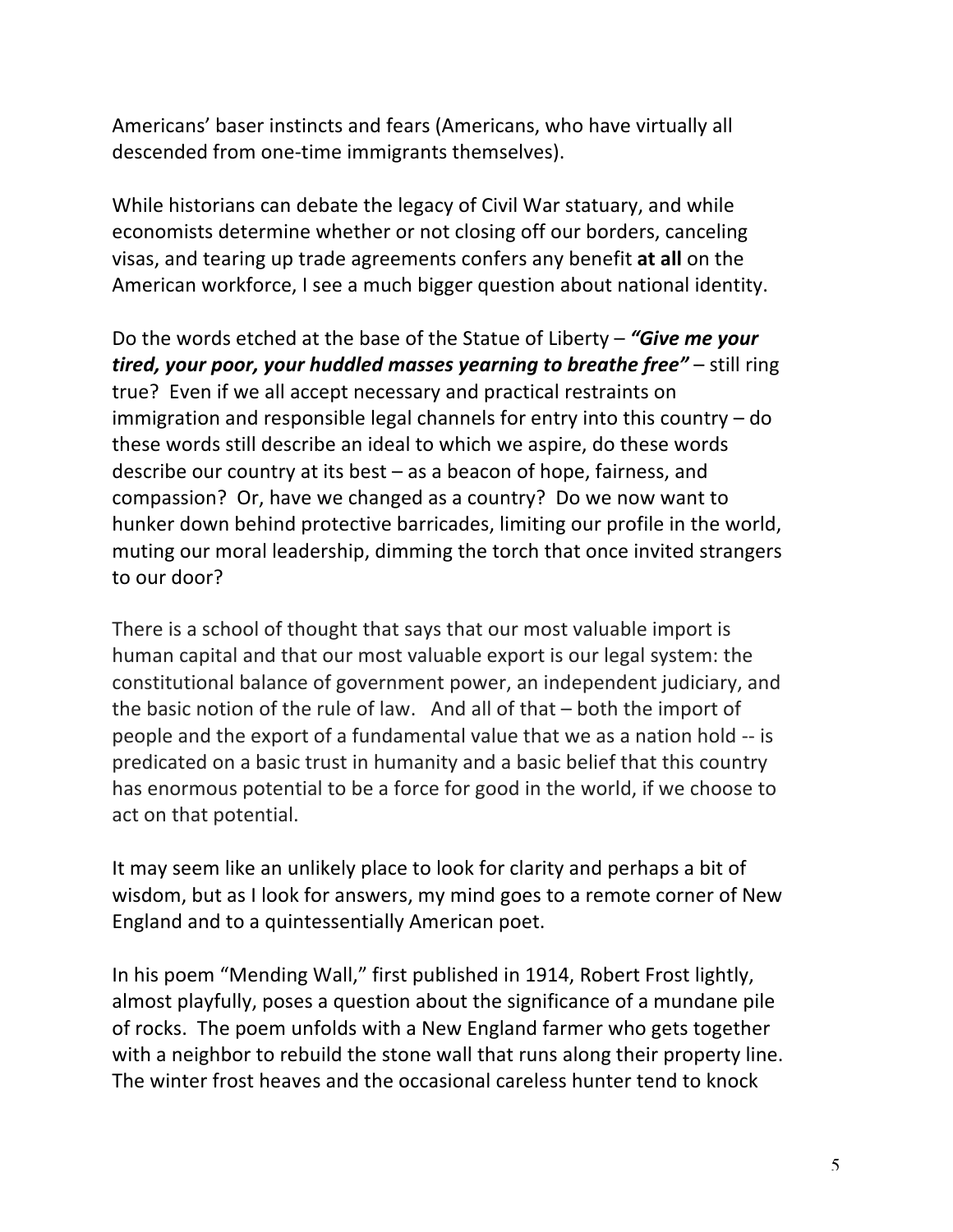down bits of the wall, so a spring ritual is to repair the boundary. If you know about New England stone walls, they are laid without mortar, stone upon stone, and with a bit of care, they can last a very long time. They both create a divide between fields, and they also were a way to dispose of stones pulled from the meager soil – more stone than dirt in some areas. Repairing a wall is heavy work - "We wear our fingers rough," complains the narrator.

**"Good fences make good neighbors,"** says the other farmer. With a bit of spring "mischief" running through him, the narrator then gently jibes his taciturn partner as they work:

*"Why do they make good Neighbors? (…) Before I built a wall I'd ask to know What I was walling in or walling out,* And to whom I was like to give offense."

His reticent neighbor replies simply, "**Good fences make good neighbors.**"

Without resolving the question, Frost leaves us wondering if we should rely on the cautious wisdom of a flinty New Hampshire farmer who wants things walled in, and walled out, or if we should reject such a mindset and embrace a more open attitude.

He opens his poem with the line, "Something there is that does not love a *wall..."* – On the surface, Frost is talking about natural forces that gradually erode a wall that is not tended. But as we are drawn into the poem, he is suggesting that there may be more important implications here: **Do good fences indeed make good neighbors?** Our natural, fearful impulses certainly may cause us to put up boundaries, and why shouldn't we take steps to keep your cows out of my corn, so to speak. And in truth, there are times to be cautious and careful and prudent. As I say, the world can be a dangerous place.

But perhaps there are times to resist these impulses, to adopt a bit of faith, that just as natural forces tend to gently and inexorably pull down walls, we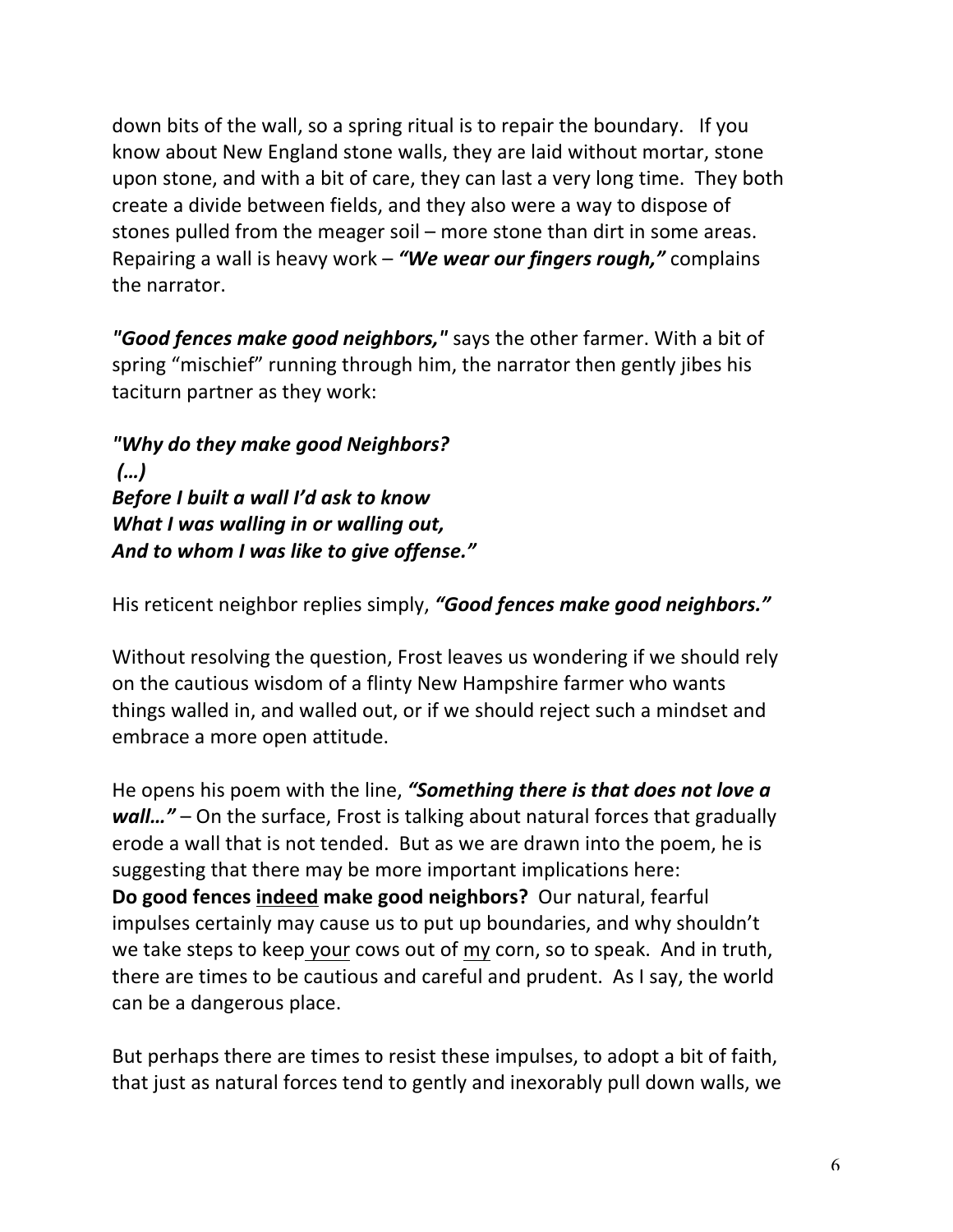need to have a bit of courage and trust as we face the world, and allow our physical and mental barriers to come down.

With this in mind, I reflect on our own growth and evolution as a school. We sometimes tell stories about Lawrenceville's long history of taking in and being enriched by students from beyond our borders. Now, while it is true that back in the early days of the  $19<sup>th</sup>$  century, we had students from Cuba and from the Cherokee nation; and I am aware that one of our Heely Scholars wrote about two Japanese students who were here in the 1930's and 1940's; still, these and other examples were notable exceptions. For much of our history, we have not been a school that opened its doors widely or that embraced difference consistently. We lived safely behind a wall of sorts, neither inviting "outsiders" in nor venturing out into the world beyond our comfort zone.

We have changed and evolved. While continuing to embrace enduring beliefs about character, sportsmanship, and personal honor, we have broadened our scope, adapted to a more current context, and done a better job of living up to long-established national aspirations, aspirations that are explicit in the Declaration of Independence, that are enshrined in the U.S. Constitution, and that are etched in the base of the Statue of Liberty. Even if imperfectly pursued over time, these national ideals remind us… 

- that we are all created equal before the law;
- that all individuals deserve to be treated with dignity and respect, and deserve the freedom to worship as they see fit;
- and that ultimately we are a nation of immigrants and our strengths derive from our willingness to open our doors to others.

Lawrenceville's greatest strides in opening up doors and living up to these aspirations have been in more recent times:

- notably with the admission of African-American students in 1964;
- and with the advent of coeducation in 1986;
- and in very recent years achieving a student body that now hovers around 50% of color, matching the national demographic of schoolage children, and with students holding passports from 39 countries around the world.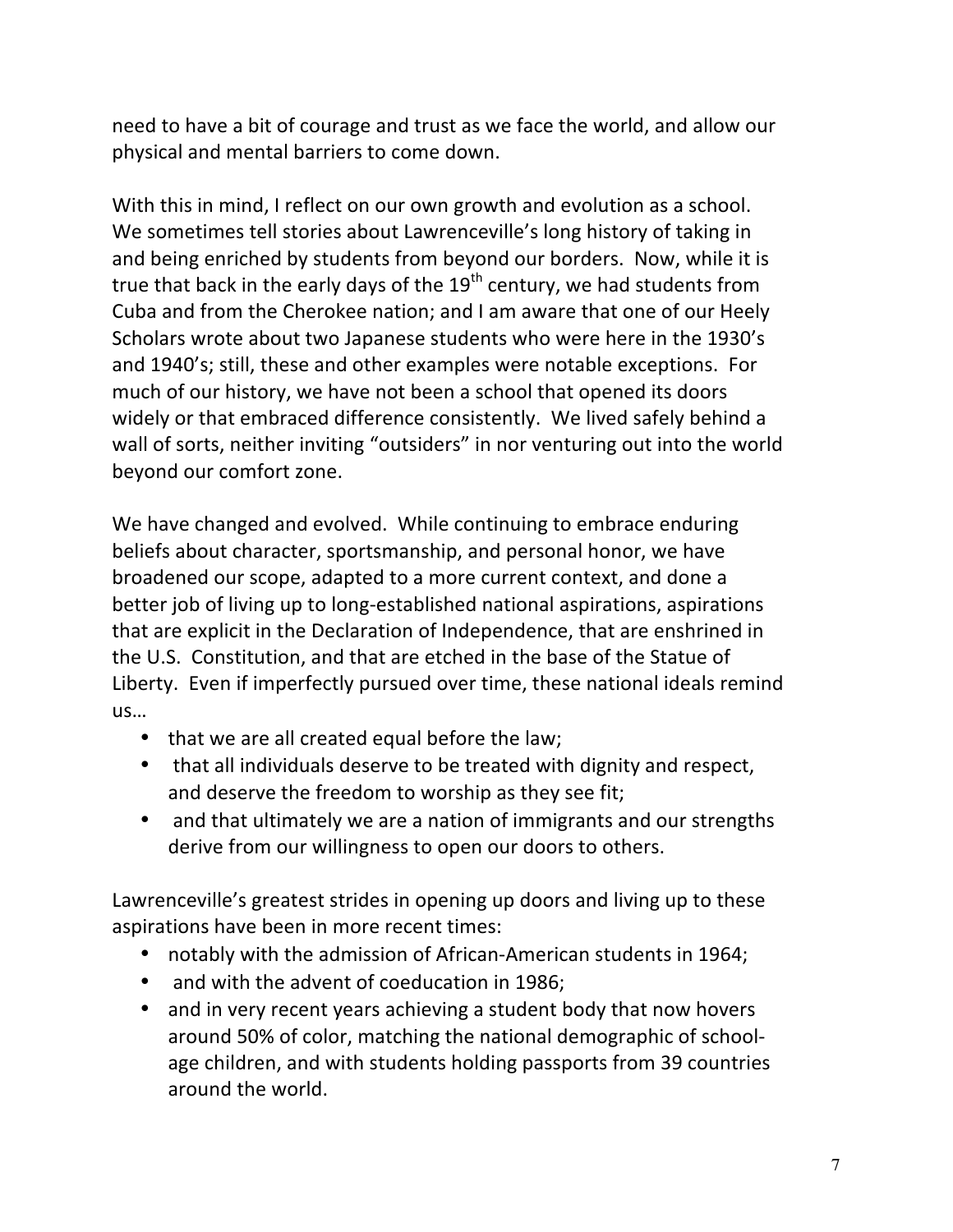In my thirty years as an educator, I have not been in a more richly diverse, welcoming environment. We have changed as a school, and we are better and stronger for it.

With this perspective, with our own ideals in mind, is it wise then, is it the right course of action, for our country to evolve in a different direction:

- To sink back behind walls?
- To mistrust by default?
- to give in to our vulnerabilities?

I turn to examples of people, who, even in times of stress and adversity, did not give in to their fears and anxieties.

Tom Brokaw—longtime journalist and author of The Greatest Generation, a book about the men and women who fought in WWII, wrote a recent essay on a friendship  $-$  a friendship that reached across racial lines, that literally reached across a barbed wire barrier  $-$  a wall, if you will. It is the story of the lifelong bond between Alan K. Simpson, former republican senator from Wyoming, and Japanese-American Norman Mineta, former secretary of transportation under George Bush, a member of Congress, and a liberal democrat. 

The two met as boys when Simpson's Boy Scout troop accepted an invitation to a scout jamboree behind the barbed wire of a Japanese internment camp in Wyoming. Shortly after the attack on Pearl Harbor, President Roosevelt, giving in to a panic sweeping the nation, signed an executive order consigning 110,000 Japanese Americans, including Norman Mineta and his family, to hastily constructed concentration camps. The boys met behind the barbed wire enclosure, under the watchful eyes of armed guards in towers, and their friendship lasted a lifetime.

Brokaw goes on to describe that as Transportation Secretary, Norman Mineta was a key figure in ramping up airport security in the wake of the Sept. 11 attack on the World Trade Center. In a meeting with the president, a congressman reminded Mr. Bush that "he had many Muslim constituents and that they were very worried about having their travel restricted or being rounded up and detained." Much to Mineta's relief,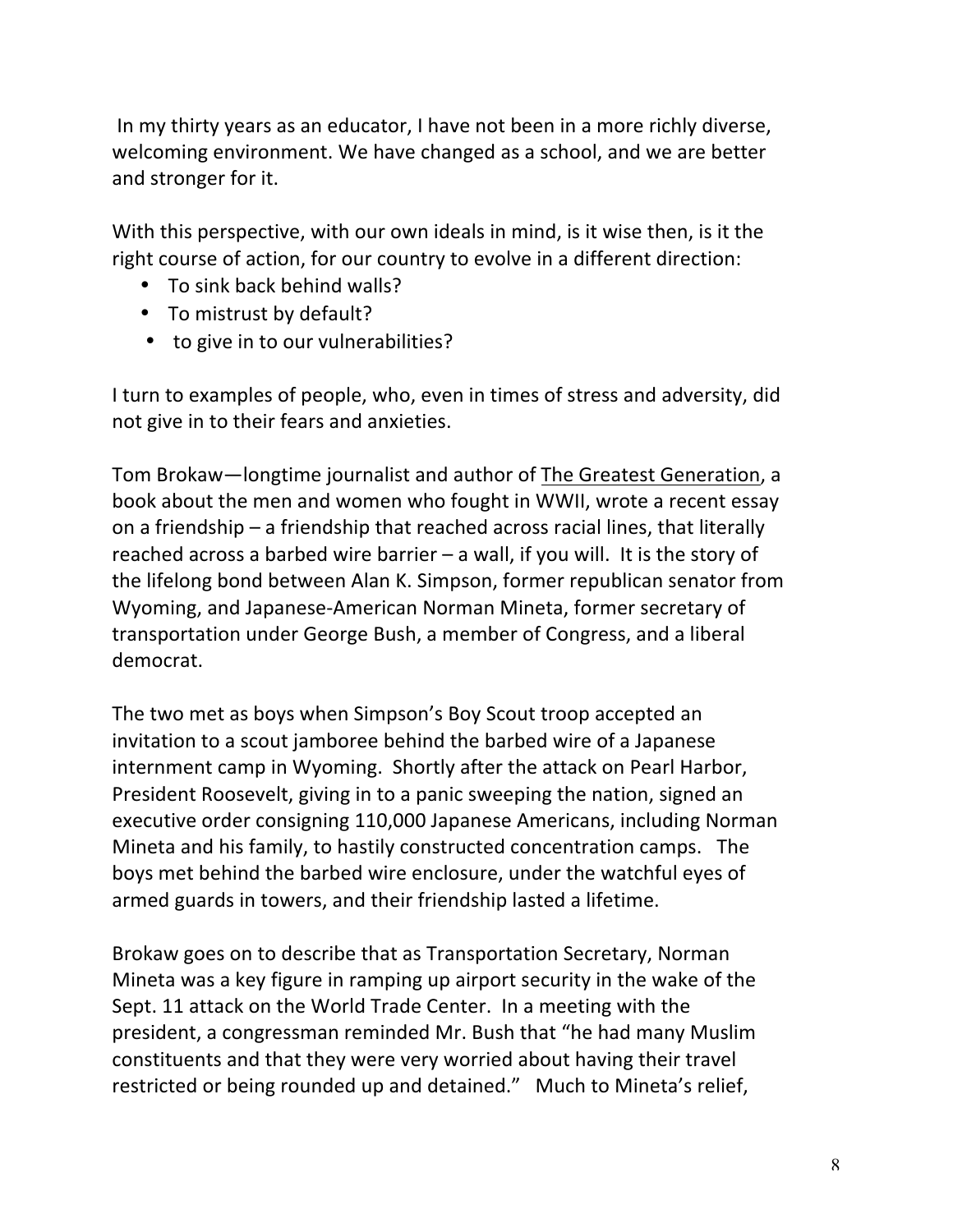President Bush responded, "We don't want to have happen today what Norm went through in 1942." In the midst of a national tragedy and the worst terrorist attack on American soil by an outside threat, we did not give in to our baser instincts.

At our opening faculty meeting I alluded to a recent article published in the Times by Thomas Friedman, who was writing from an airbase in the Persian Gulf the morning after Heather Heyer was killed by a white supremacist in Charlottesville. 

He described watching our air force operating from the largest US base in the Middle East, fighting a group bent on imposing an exclusionary ideology on other people.

He notes that the Secretary of the Air Force is a woman. Her chief aide is a female African American lieutenant colonel. He observes that the solders conducting the operations are male and female, they are white, black, Asian, Indian, Latino,  $-$  and he talked about the **strength of pluralism, the strength of our pluralist** society. E Pluribus Unum – "out of many, one." Our differences are our strength, as he says, "both at home and abroad."

And then there are so many moments in Bryan Stephenson's Just Mercy where we see people with the courage to give in to love, where they rise above their fear.

He describes the older woman who has taken it upon herself, in her words, to try to catch or deflect stones that others throw thoughtlessly at the vulnerable. She's the one, you'll recall, who suffered the wrenching tragedy of the murder of her grandson; only to find herself in turn pitying and mourning the murderers who were being sentenced. I do not know if I would be capable of such an act of empathy and forgiveness, but I am moved and inspired by her depth of soul, as was Bryan Stevenson. She did not give in to her fear. She did not seek to hunker down behind her grief – and no one would have blamed her if she had. She found inner strength and chose to pull down walls, to channel her energy in a positive manner.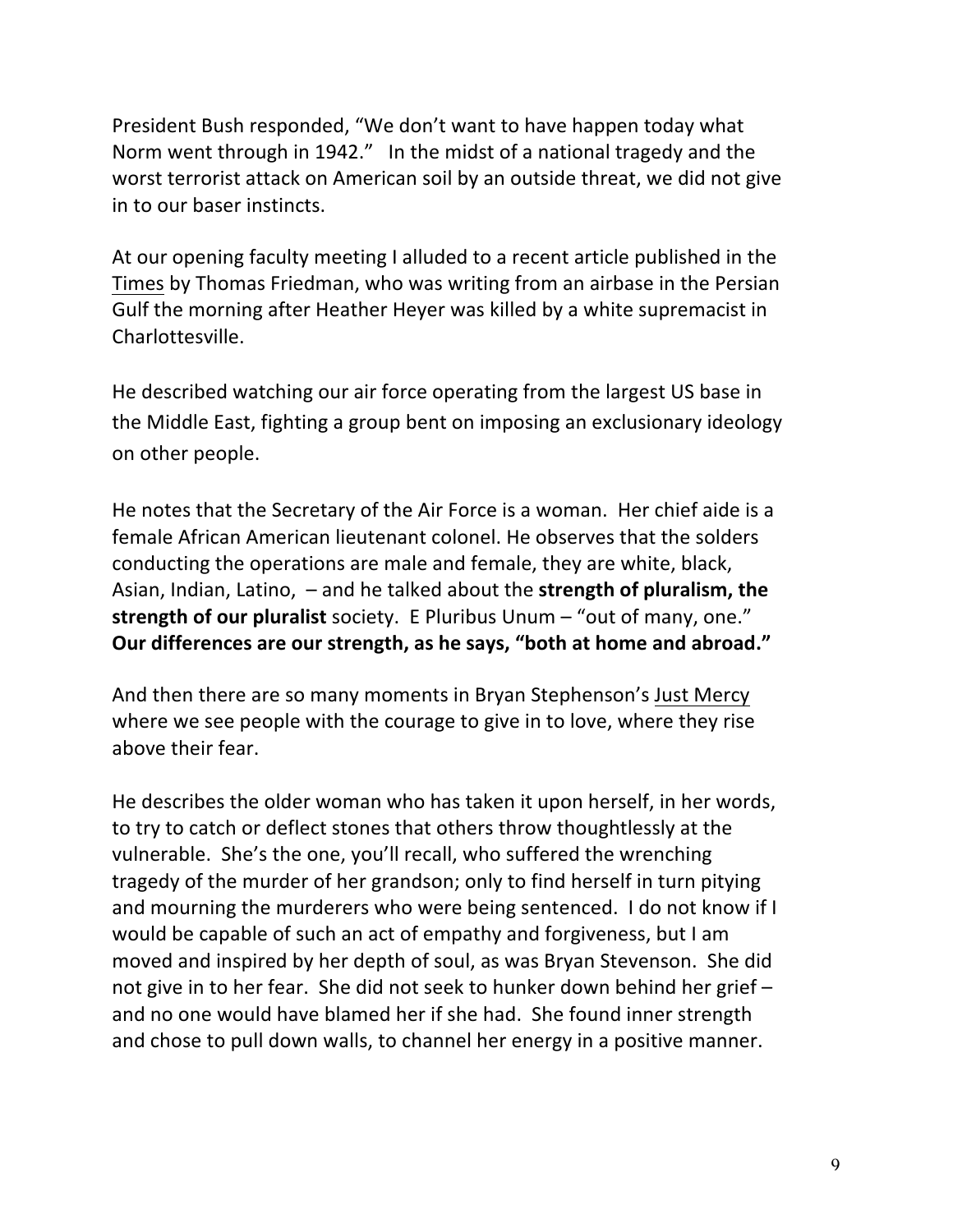And there is the courage of the character Mrs. Williams, who, in order to show her support, overcame her anxiety, walked through the metal detector, past the line of police deputies, and past the intimidating guard dog, and said loudly to the courtroom, "Attorney Stevenson, I'm here." Indeed she was. In that brief phrase, as Stevenson writes, she was saying, "I may be old, I may be poor, I may be black, but I'm here. I'm here because I've got this vision of justice that compels me to be a witness. I'm here because I am supposed to be here. I'm here because you can't keep me away."

These stories remind us of the importance of respect, tolerance, and an open heart. These are American values, and, these are Lawrenceville values. Let me conclude with a final story that brings this a bit closer to home. 

The Times of Trenton ran a story on Major Erhan Bedestani, Army Green Beret with combat tours in Iraq and Afghanistan, a Turkish immigrant of Muslim faith, and Lawrenceville class of 1998. The story centers on the friendship between Major Bedestani and Gen. Zarawar Zahid, known as Colonel "Z", an Afghan police commander who fought the Taliban side by side with Bedestani's Special Forces group.

Zahid was killed a year ago by a bomb planted by the Taliban, and his death brought back memories of their friendship, including a rather remarkable journey to the US that Col. Z made to visit Major Bedestani a number of years ago. As I read the story, I reflected that perhaps Bedestani's military career was a legacy of the discipline, work ethic, and loyalty that he experienced at Lawrenceville, but just as much, his unlikely friendship and deep sense of trust and kinship with Col. Z also may have had some roots in his Lawrenceville experience. After all, if we aim to live a life of high purpose, if we aim to use our gifts to "seek the best for all," as our Mission says, then trust and kinship should be able to thrive in the most unlikely places, across what feel like natural divides, across boundaries, across walls, real or imagined.

Isn't that what we aspire to as an institution dedicated to learning and understanding? Isn't that the community we want to live in -- isn't that our school at its best? And as we think about the country we want to live in,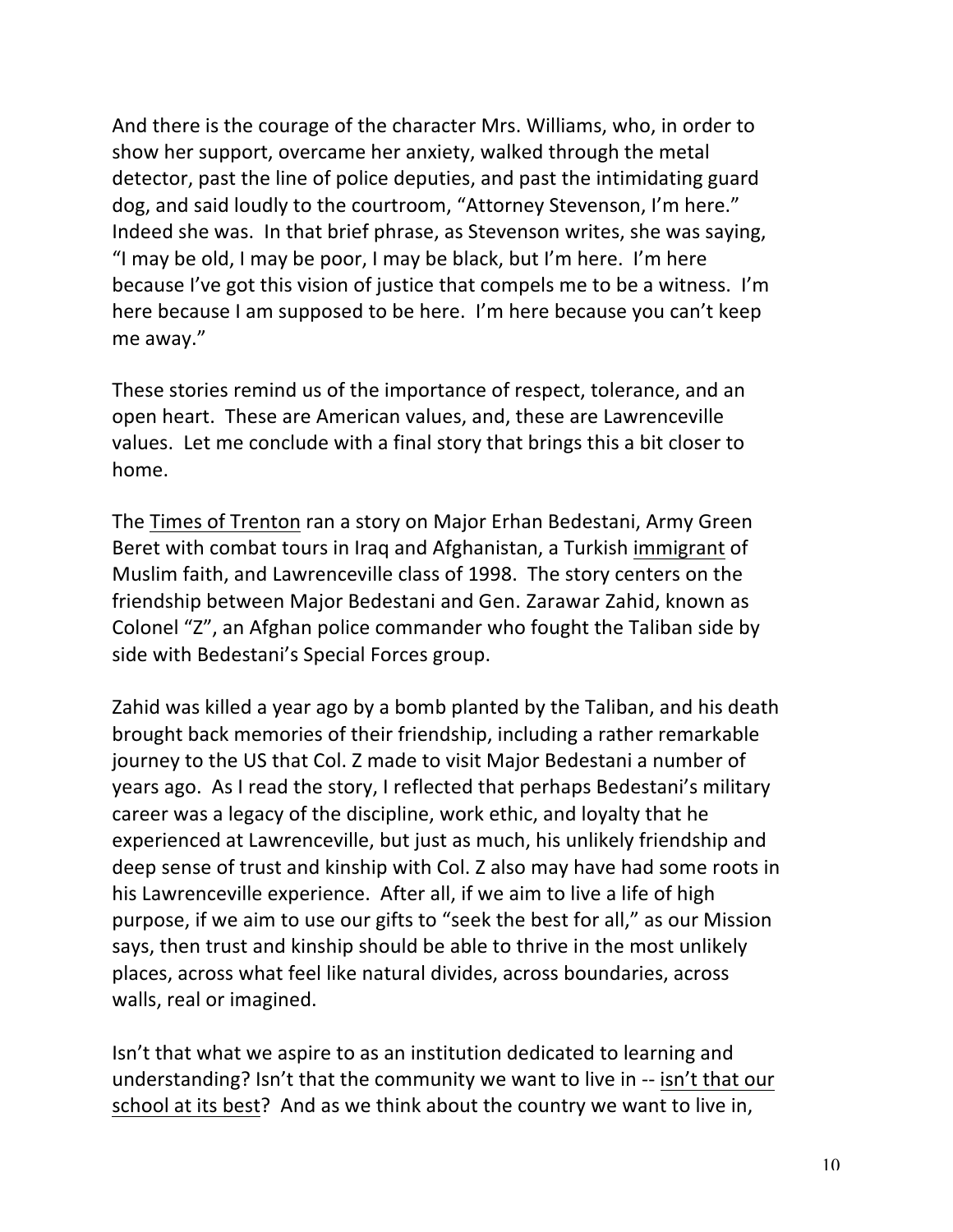indeed, the world we want to live in, don't we need to seek to tear down what divides us by understanding and respecting differences, not fearing them? 

There is a place for fences in this world, because life is not risk free, and in some cases, clear boundaries may even help people to live side by side as good neighbors. But as the thoughtful farmer in the poem reminds us,

*"Before I built a wall I'd ask to know What I was walling in or walling out,* And to whom I was like to give offense."

Thank you very much.